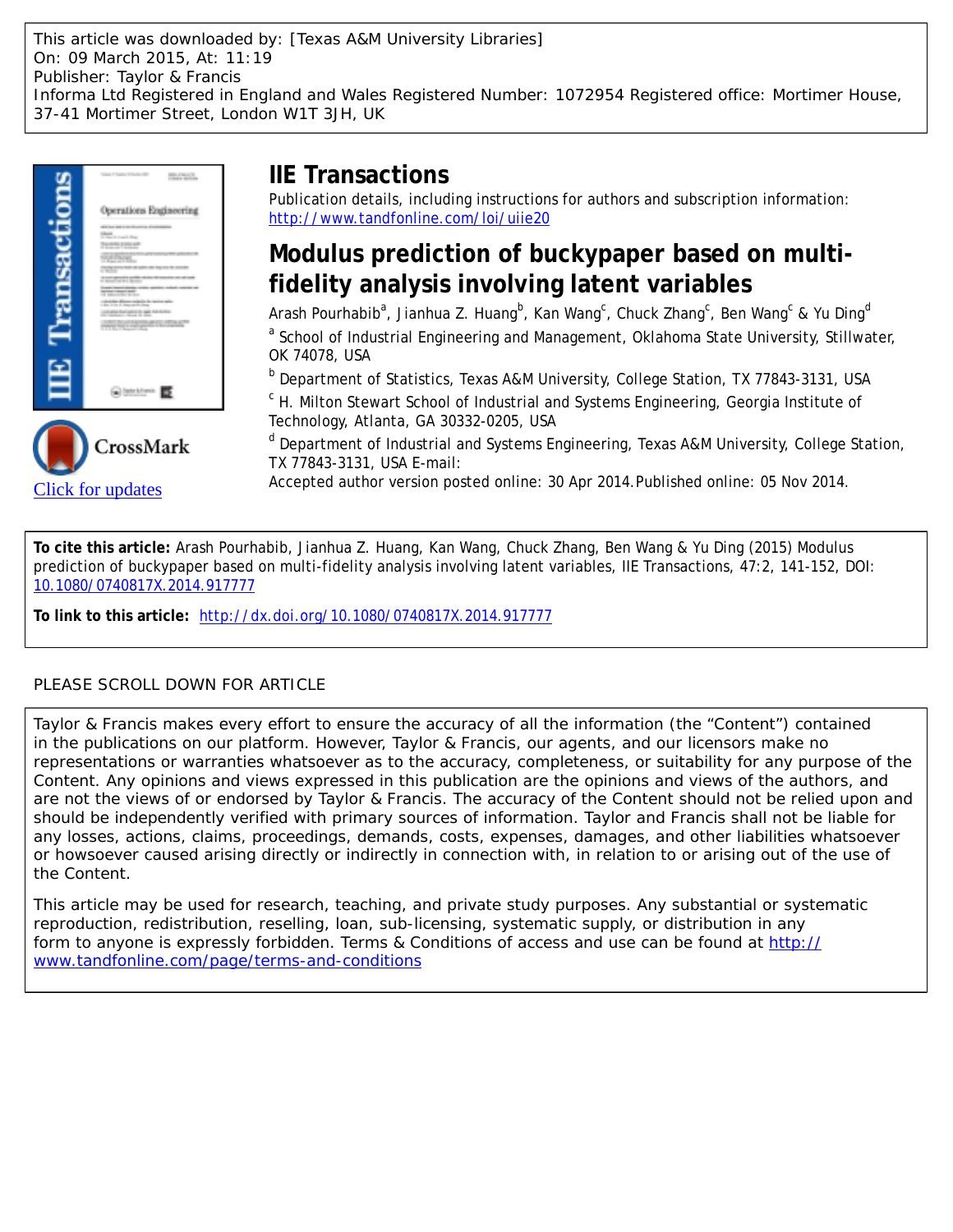# Modulus prediction of buckypaper based on multi-fidelity analysis involving latent variables

ARASH POURHABIB<sup>1</sup>, JIANHUA Z. HUANG<sup>2</sup>, KAN WANG<sup>3</sup>, CHUCK ZHANG<sup>3</sup>, BEN WANG<sup>3</sup> and YU DING<sup>4</sup>,<sup>∗</sup>

*School of Industrial Engineering and Management, Oklahoma State University, Stillwater, OK 74078, USA Department of Statistics, Texas A&M University, College Station, TX 77843-3131, USA H. Milton Stewart School of Industrial and Systems Engineering, Georgia Institute of Technology, Atlanta, GA 30332-0205, USA*

<sup>4</sup>*Department of Industrial and Systems Engineering, Texas A&M University, College Station, TX 77843-3131, USA E-mail: yuding@iemail.tamu.edu*

Received March 2013 and accepted March 2014

Buckypapers are thin sheets produced from Carbon NanoTubes (CNTs) that effectively transfer the exceptional mechanical properties of CNTs to bulk materials. To accomplish a sensible tradeoff between effectiveness and efficiency in predicting the mechanical properties of CNT buckypapers, a multi-fidelity analysis appears necessary, combining costly but high-fidelity physical experiment outputs with affordable but low-fidelity Finite Element Analysis (FEA)-based simulation responses. Unlike the existing multi-fidelity analysis reported in the literature, not all of the input variables in the FEA simulation code are observable in the physical experiments; the unobservable ones are the latent variables in our multi-fidelity analysis. This article presents a formulation for multi-fidelity analysis problems involving latent variables and further develops a solution procedure based on nonlinear optimization. In a broad sense, this latent variable-involved multi-fidelity analysis falls under the category of non-isometric matching problems. The performance of the proposed method is compared with both a single-fidelity analysis and the existing multi-fidelity analysis without considering latent variables, and the superiority of the new method is demonstrated, especially when we perform extrapolation.

**Keywords:** Buckypaper, carbon nanotubes, latent variables, Gaussian processes, multi-fidelity analysis

#### **1. Introduction**

Carbon NanoTubes (CNTs) are a type of carbon structure that is made up of nano-scale tubes (Iijima, 1991). Possessing exceptional thermal and mechanical properties, CNTs are considered to be promising for application to a wide range of products (Tsai *et al.*, 2011). One method to fabricate CNT-based products is through manufacturing thin layers of CNT called buckypaper (Wang *et al.*, 2004). However, the buckypaper itself does not necessarily possess desirable properties for industrial applications (Tsai *et al.*, 2011). One treatment is to add PolyVinyl Alcohol (PVA) to the buckypaper (Zhang *et al.*, 2011), which can produce a high-stiffness product called PVA-treated buckypaper.

Practitioners want to understand how the stiffness of the buckypaper, measured in terms of the Young's modulus, is affected by the addition of PVA in the fabrication process in the presence of other noise variables. A standard approach is to conduct a set of physical experiments; that is, fabricate a number of buckypapers with varying amounts of the PVA added, measure the Young's modulus of the resulting buckypaper, and fit a functional relationship between the PVA input and the stiffness output. The main problem with this approach is that the physical experiments are expensive to conduct, both time-wise and cost-wise, and measuring the Young's modulus requires a process that damages the buckypaper under test. Realistically, only a small number of such experiments, say, no more than 10 input settings with three to five replications per setting, can be reasonably expected.

In order to complement the physical experiments and expedite product development, a simulation model based on the finite element approximation has been developed to numerically calculate the Young's modulus of the buckypaper under a given amount of PVA additive and a few specifications of CNTs (Wang, 2013). The co-existence of the physical and simulation outputs of the buckypaper fabrication process presents a multi-fidelity analysis problem that has been extensively considered by the academic community (to be reviewed in the following section). In our case, we consider that the physical outputs provide the basic truth

<sup>∗</sup>Corresponding author

Color versions of one or more of the figures in the article can be found online at www.tandfonline.com/uiie.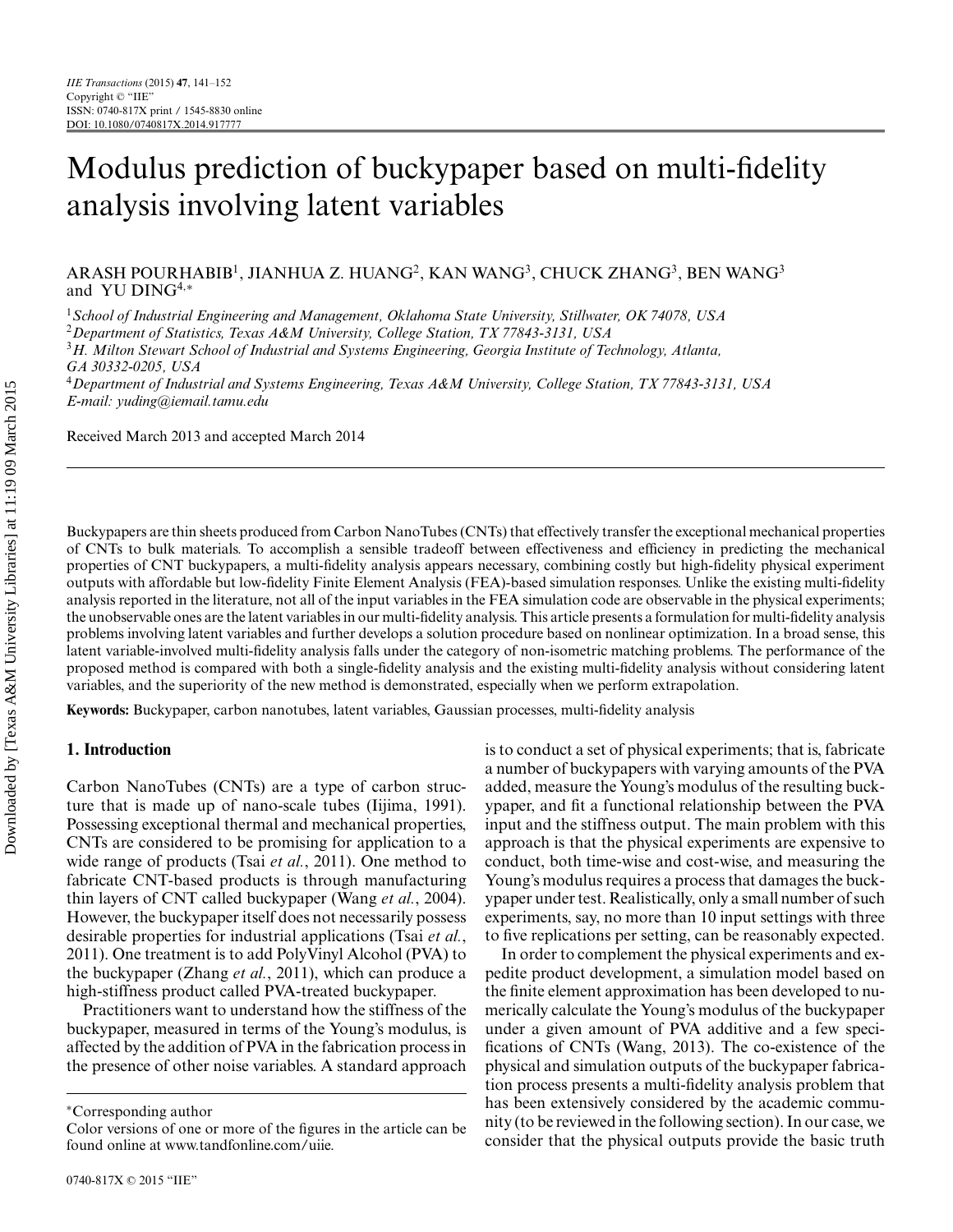and are therefore the high-fidelity outputs, whereas the simulation, being an approximation, understandably provides the low-fidelity responses.

In multi-fidelity analysis, one may be provided with data sets created by a physical experiment and a simulation model, such as in the aforementioned buckypaper fabrication process as well as in Kennedy and O'Hagan (2000, 2001), Higdon *et al.* (2004), Reese *et al.* (2004), Bayarri *et al.* (2007), Qian and Wu (2008), Han *et al.* (2009), and Joseph and Melkote (2009), or they can come from two physical processes of different measurement resolutions (Xia *et al.*, 2011) or from two simulation models of different degrees of accuracy (Qian *et al.*, 2006; Xiong *et al.*, 2013). Regardless of the origin of the data, in all of these cases one deals with a situation in which one experiment provides more accurate data (high fidelity) but obtained at a relatively higher cost, and the other experiment, despite being affordable, cannot be relied on solely as the responses or outputs do not reflect the reality very well (low fidelity). Apparently, if one could collect an adequate number of data points from the high-fidelity experiment, we would not need the low-fidelity data. In reality, however, the high cost prohibits practitioners from running the high-fidelity experiments/simulations to obtain a sufficient number of input conditions, as we argued above, and, as a result, the high-fidelity responses, with their inferiority in numbers, cannot be relied on solely either and can only complement, rather than replace, the low-fidelity responses.

Methodologies introduced to tackle the multi-fidelity problems can be classified into two broad categories: (i) methodologies based on building respective models for each of the data sets; and (ii) methodologies that build a model for one of the data sets (low-fidelity ones for example) and then employ a linkage model to connect both data sets.

The methods in the first category hinge upon the idea that the data from each of the corresponding experiments are generated by the same underlying physical mechanism and, therefore, similar models are created for describing the data sets but connected implicitly through the underlying physics. A couple of modeling strategies are reported in the literature. For example, to combine spatial data with different levels of accuracy, Wikle and Berliner (2005) devised a hierarchical Bayesian framework that can be used to make an inference at some predetermined level. Another method was introduced by Reese *et al.* (2004), in which the inference achieved by the data at the low-fidelity level is used as a prior for the model fit using the high-fidelity data.

The methods in the second category assume that the responses in one of the data sets can be reconstructed by including correction terms with the responses in the other data set and using a calibration model to explicitly link the two data sets. So far, the existing methods generally employ a Gaussian Process (GP) to model the low-fidelity experiment and a linear calibration function to connect the two sets of data (see, for example, Kennedy and O'Hagan

(2000, 2001), Higdon *et al.* (2004), Goldstein and Rougier (2006, 2009), Bayarri *et al.* (2007), Qian and Wu (2008), Han *et al.* (2009), Joseph and Melkote (2009), Xiong *et al.* (2009), and Xia *et al.* (2011)).

Irrespective of specific details in each category, they all implicitly assume that the output in each data set is a function of a set of input variables that are the same for both high-fidelity and low-fidelity experiments. More important, those inputs can be directly measured, so that a response from the high-fidelity experiment can be matched with its low-fidelity counterpart. The problem of interest in this article, which is to predict the Young's modulus of PVAtreated buckypaper, appears to present some extra challenges. To illustrate this, let us take a look at Fig. 1, which shows that the simulation model tends to underestimate the Young's modulus for small amounts of PVA and overestimate the modulus for larger amounts of PVA. Understanding of the physical process suggests that such a mismatch in the trend line is caused by the assumption made in the simulation that the effectiveness of PVA—i.e., the amount of the PVA absorbed in the process—stays unchanged as its amount varies. This assumption makes the simulation responses continue to increase at a rapid rate, as the amount of PVA addition increases, whereas the actual physical responses increase slowly or may even level off to a certain degree.

Upon this revelation, our material science collaborators stated that they could modify their simulation code by including an input variable to represent the effectiveness of the PVA. Once this extra variable is used with appropriate input values, the simulation outputs could possibly track the physical responses. The problem, however, is that this PVA effectiveness cannot be directly measured



**Fig. 1.** The Young's moduli of the simulation model and the physical experiment. The *x*-axis is the weight ratio of PVA additive versus the raw CNTs, both measured in gram. The *y*-axis is the Young's moduli, with units of milli-pascals. The simulation response increases at a fast rate than the physical response at a high PVA level.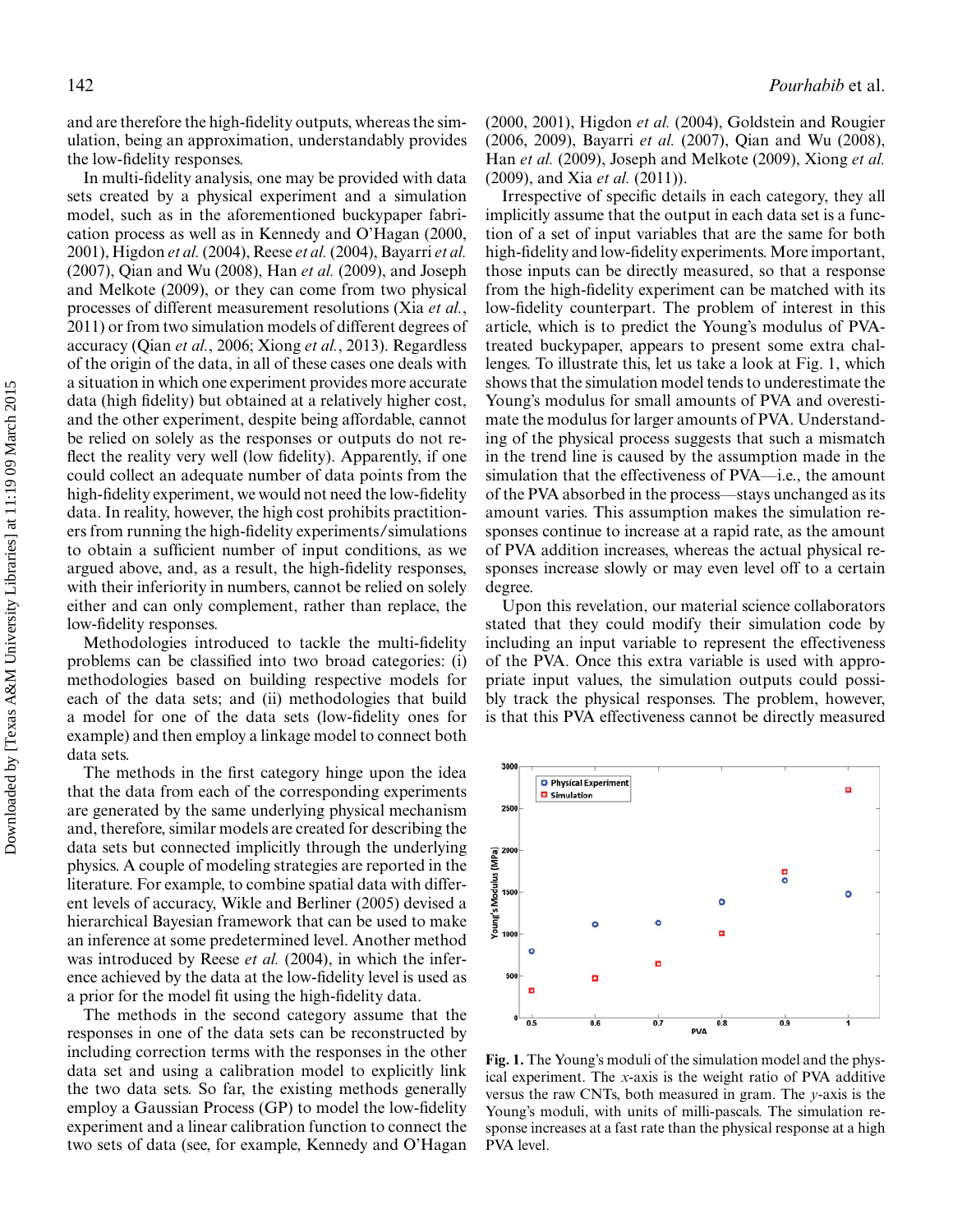in the physical process and thus becomes difficult to set in the simulation model. In other words, we end up with a multi-fidelity analysis problem with a part of the input variables unobservable in the physical experiment. The unobservable variables have to be represented using latent variables in the corresponding response model. As a result, our problem becomes a multi-fidelity analysis involving latent variables.

We also want to emphasize the difference between latent variables and parameters in the physical experiment. Several multi-fidelity methodologies explicitly consider the existence of some unobserved or uncontrollable features in the physical experiments, generally referred to as calibration parameters (Higdon *et al.*, 2004; Goldstein and Rougier, 2006, 2009; Bayarri *et al.*, 2007; Han *et al.*, 2009; Xiong *et al.*, 2009), however, a calibration parameter is internal to the physical experiments, rather than correlating with inputs to another response. The role of the latent inputs here allows us to link the two experiments, which is a critical aspect in our problem setting us apart from the existing multi-fidelity analyses.

In this article, we introduce a solution approach that targets the specific application as described above. We assume that the latent input variables are correlated with and can be imputed from the observable variables. Our strategy entails the following elements: (i) for the low-fidelity simulation responses, we resort to a GP model; this is the same as in the existing multi-fidelity analyses; (ii) based on the aforementioned assumption, we introduce a functional relationship that connects the latent variables with the observed ones; and (iii) the combined models are formulated as a nonlinear optimization problem, which is in turn solved using numerical techniques.

The rest of this article is organized as follows. In Section 2, we formally define the problem and present a mathematical approach. In Section 3, we present our choices of specific model components for the PVA-treated buckypaper fabrication process. In Section 4, we demonstrate that our method outperforms the existing methods in terms of the accuracy of prediction. In particular, the advantage of the proposed method becomes more obvious when it comes to extrapolation. Finally in Section 5, we summarize the article.

#### **2. Latent variable multi-fidelity analysis with correlated inputs**

We first introduce the notations and symbols used to define the latent variable multi-fidelity analysis problem in the context of Young's modulus prediction for a PVAtreated buckypaper fabrication process. Consider two data sets available for such a process, the physical experiment denoted by *P* and the simulation denoted by *S*. We assume that there exists a degree of similarity between the simulation responses and the physical responses so their

integration is justified. The degree of similarity can be easily checked by computing the correlation between the two data sets.

Let  $\mathbf{x} \in \mathcal{X}$  be the input vector, then  $\mathcal{P} = \{(\mathbf{x}, P(\mathbf{x})) : \mathbf{x} \in \mathcal{X} \}$  $\mathcal{X}$  where  $(\mathbf{x}, P(\mathbf{x}))$  is an input–output pair for the physical experiment. Similarly, we have  $S = \{(\mathbf{x}, S(\mathbf{x})) : \mathbf{x} \in \mathcal{X}\}\)$ where  $(\mathbf{x}, \mathbf{S}(\mathbf{x}))$  is an input–output pair for the simulation. Assume we can decompose the components of the vector **x** into two parts such that  $\mathbf{x} = (\mathbf{x}^{\circ}, \mathbf{x}^{\prime\prime})$ , where the subscripts *o* and *m* stand for "observable" and "missing," respectively. Then, we can express the functional relation between inputs and outputs in the two experiments as  $P = P(\mathbf{x}^o, \mathbf{x}^m)$  and  $S = S(\mathbf{x}^o, \mathbf{x}^m)$ . In other words, both physical experiment and simulation are functions of  $\mathbf{x} = (\mathbf{x}^{\circ}, \mathbf{x}^{\prime\prime})$ . In the physical experiment, however, only a subset of components of the input—i.e., **x***<sup>o</sup>*—can be specified, whereas in the simulation, both  $x^o$  and  $x^m$  can be specified.

In order to handle the latent variables, we believe that their values need to be in some way determined by those of the observable inputs in  $x^o$ , because if  $x^m$ s are completely uncorrelated to anything we can observe, it becomes impossible to make an inference about them. Based on this understanding, we assume that **x***<sup>m</sup>*s can be described by using the observations in  $\mathbf{x}^o$ , through a relationship  $g(\cdot)$  and subject to a prescribed level of discrepancy. Specifically, we intend to find the relationship  $g(\cdot)$  by minimizing the difference between the simulation outputs and the physical experiment outputs; that is,

$$
\min_{g \in \mathcal{G}} \mathcal{L}\left(P\left(\mathbf{x}^o, \mathbf{x}^m\right), S(\mathbf{x}^o, \mathbf{x}^m)\right),\
$$
\ns.t.

\n
$$
\int_{\mathcal{X}} \left[\mathbf{x}^m - g(\mathbf{x}^o)\right]^2 \mu(d\mathbf{x}) \leq \delta, \quad g \in \mathcal{G},\
$$
\n(1)

where  $\mathcal{L}(.,.)$  is a loss function,  $\mathcal G$  is a class of functions to which *g* is deemed to belong, and  $\delta$  is the predetermined discrepancy allowance in terms of some metric induced by a measure  $\mu(\cdot)$ . The integral constraint connects the unobservable variables **x***<sup>m</sup>* with the observed variables **x***<sup>o</sup>*, by minimizing the average difference between the latent variables and the fitted values based on the estimated relationship.

This formulation is in general difficult to solve. To make it tractable, we would like to introduce a few simplifications. Since we care about the mean prediction, the loss function  $\mathcal{L}(.,.)$  is chosen to be a squared error loss function. An alternative choice is the absolute error loss, and its use leads to optimality in median estimation. The absolute error loss is more robust to the existence of outliers, whereas the squared error loss is easier to optimize. In our application, the outlier problem is not a source of concern, so we choose to use the squared error loss.

Being multi-fidelity means that the simulation responses generally differ from the physical responses by a noticeable bias. Without bias, people could simply run the low-fidelity simulation a large number of times and average the responses to produce a result comparable to the high-fidelity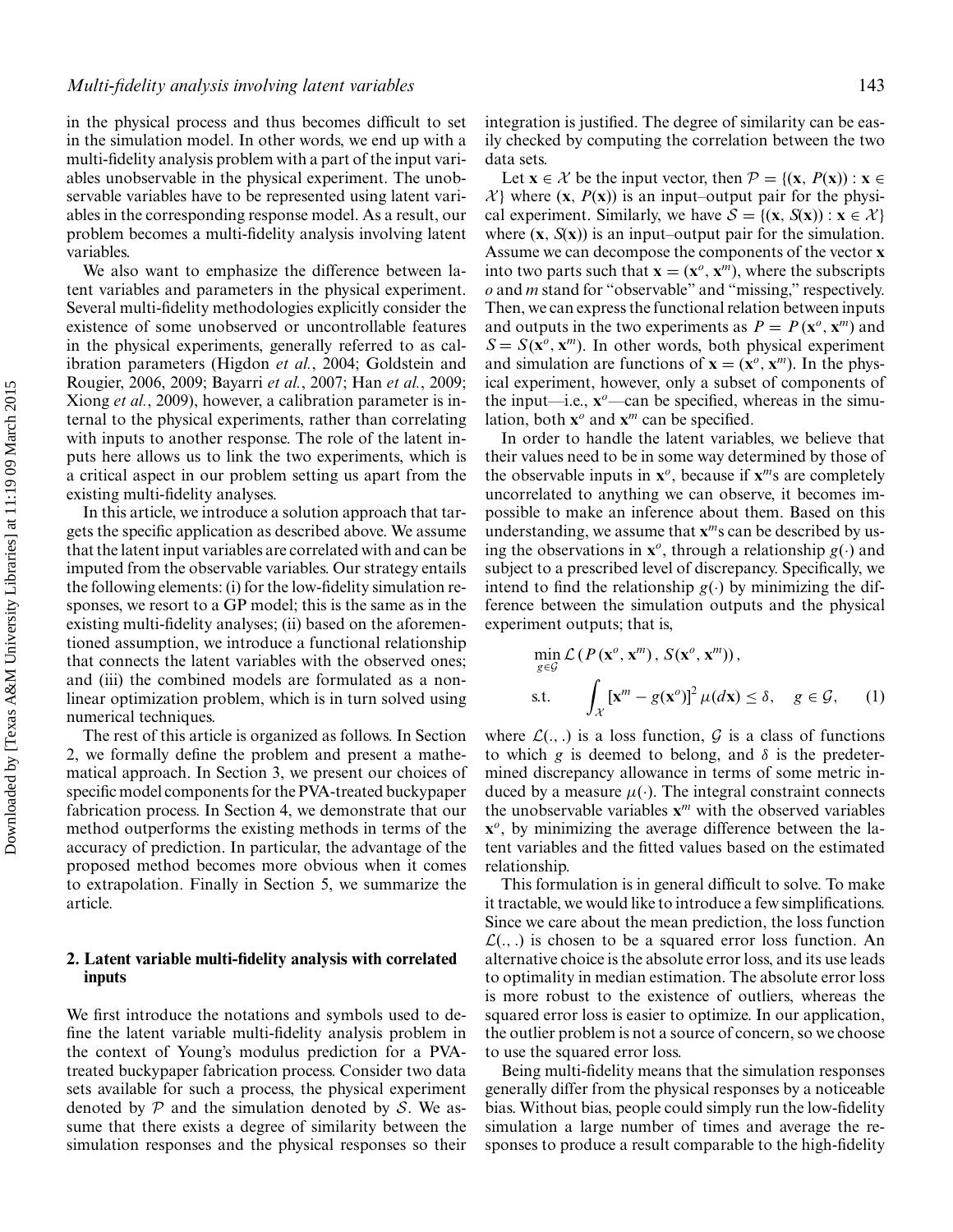source. In reality, the low-fidelity data sources are inherently inferior because the bias cannot be reduced or eliminated through averaging. When using the squared error loss function, we would like to include a bias term  $B(\mathbf{x}^o, \mathbf{x}^m)$ , the value of which may depend on the input conditions in general. Under this general circumstance, we assume that  $B(\mathbf{x}^o, \mathbf{x}^m)$  can be parameterized by a set of parameters  $\Theta_B$ . One example of such parameterization is to use a GP to model the bias  $B(\mathbf{x}^o, \mathbf{x}^m)$  as a function of the input conditions; as such,  $\Theta_B$  contains the parameters in the GP model.

The loss function will be evaluated using a set of training data. Suppose that we execute *n* runs of high-fidelity experiments, having as their input conditions as  $\mathbf{x}_1^o, \mathbf{x}_2^o, \ldots, \mathbf{x}_n^o$ and the *i*th experiment is replicated  $n_i$  times. Then, the noise contaminated responses of the high-fidelity experiments are

$$
y_{ij} = P(\mathbf{x}_i^o) + \epsilon_{ij}, \quad i = 1, 2, ..., n, \text{ and } j = 1, ..., n_i,
$$
 (2)

where  $\epsilon_{ij}$  ∼  $\mathcal{N}(0, \sigma^2)$  captures variability in *y* due to both measurement errors and uncertainty associated with unknown latent variable  $\mathbf{x}_i^m$ .

In parallel, we also execute a set of low-fidelity simulations. Here we are primarily concerned with the so-called *deterministic simulations* that yield the same response when run repeatedly under the same input condition. The deterministic simulations are usually referred to as computer experiments (Santner *et al.*, 2003). The simulation, being low cost computationally, can be run a large number of times. Suppose there are a total of  $N(>> n)$  runs for the observable variables and *L* runs for the unobserved variables (recall that both of the variables can be specified in the computer experiment), then

$$
S_{i\ell} = S(\mathbf{x}_i^o, \mathbf{x}_\ell^m), \quad i = 1, 2, ..., N, \text{ and } \ell = 1, ..., L.
$$
 (3)

Understandably, when planning for the two sets of experiments, we would like the input conditions used in the physical experiment to be a subset of those used in the computer experiment.

The simulation code has to be run at specific values of the input variables, so that including the simulation directly in an optimization formulation creates a continuous-discrete mixed optimization problem that is usually harder to solve. To alleviate this problem, we use a Gaussian process to model the simulation responses  $\{S_{i\ell}\}\$  and denote the resulting GP model as  $S(\mathbf{x}^o, \mathbf{x}^m)$ . The GP model provides a smooth and continuous response over the design space, and using the GP model in the objective function makes the problem easier. We want to note that modeling the lowfidelity response using GP models is a standard practice in the existing multi-fidelity analysis literature (for example, Kennedy and O'Hagan (2000, 2001); Qian and Wu (2008); Xia *et al.* (2011), among others) but the motivation of doing so here is slightly different.

We believe that the choice of G will have to be decided according to specific applications. Generally the governing physics of a process should indicate whether **x***<sup>o</sup>* and **x***<sup>m</sup>* are related and, if so, how. Here we assume that the class of *G* can be parameterized through a set of parameters in  $\Theta_{\mathcal{G}}$ .

Provided all of the above simplifications and specifications and, moreover, choosing a counting measure for  $\mu$ , the original optimization formulation can be rewritten, for a given  $\delta$ , as

$$
\min_{\Theta_B, \Theta_G} \sum_{i} \sum_{j} \left( y_{ij} - \widehat{S}(\mathbf{x}_i^o, \mathbf{x}_i^m) - B(\mathbf{x}_i^o, \mathbf{x}_i^m; \Theta_B) \right)^2, (4)
$$
\n
$$
\text{s.t.} \quad \sum_{i=1}^n \left| \mathbf{x}_i^m - g(\mathbf{x}_i^o; \Theta_G) \right|^2 \le \delta, \tag{5}
$$

where the parameters of the bias and the linkage function *g* are explicitly mentioned to demonstrate how the decision variables impact the optimization problem. However, for simplicity of notation, hereafter we drop the explicit notational dependencies, namely, using  $B(\mathbf{x}_i^o, \mathbf{x}_i^m)$  for  $B(\mathbf{x}_i^o, \mathbf{x}_i^m; \Theta_B)$  and  $g(\mathbf{x}_i^o)$  for  $g(\mathbf{x}_i^o; \Theta_G)$ .

Solving the optimization problem  $(4)$ – $(5)$  requires imposing additional constraints on the relation between observed and latent variables. This is due to the fact that we cannot observe  $\mathbf{x}_i^m$  and we need to impute those values in the optimization procedure. Therefore, depending on the nature of the application, one needs to make pertinent assumptions to solve problems (4)–(5). For example, if the particular application permits and *g* is selected to be flexible enough, one may assume  $\delta = 0$ , which in essence implies  $\mathbf{x}_i^m$  can be imputed by  $g(\mathbf{x}_i^o)$ . In Section 3 we proceed by considering a similar approach and demonstrate how one can utilize such a dependency toward devising a tractable optimization problem for buckypaper fabrication. In Section 3.3, we choose the appropriate *g* function, and in Section 3.4 we present additional regulations to be used for the buckypaper fabrication process and finally solve the above optimization problem.

#### **3. PVA-treated buckypaper fabrication process model**

In this section, we specify the model components for the PVA-treated buckypaper fabrication process. In this application, **x***<sup>o</sup>* represents the PVA amount, denoted as *p* and measured by the weight ratio of the PVA additive versus the raw carbon nanotubes (see also the *x*-axis of Fig. 1), and **x***<sup>m</sup>* is the absorption rate of the PVA; i.e., the effectiveness of the PVA, denoted as  $\alpha$  and expressed in percentage, so that  $0 \leq \alpha \leq 1$ .

#### **3.1.** *Design of experiments*

Since  $x^o$  is one dimensional, the design of physical experiments is straightforward. Our material scientist partners set the PVA amount range to be between 0.4 and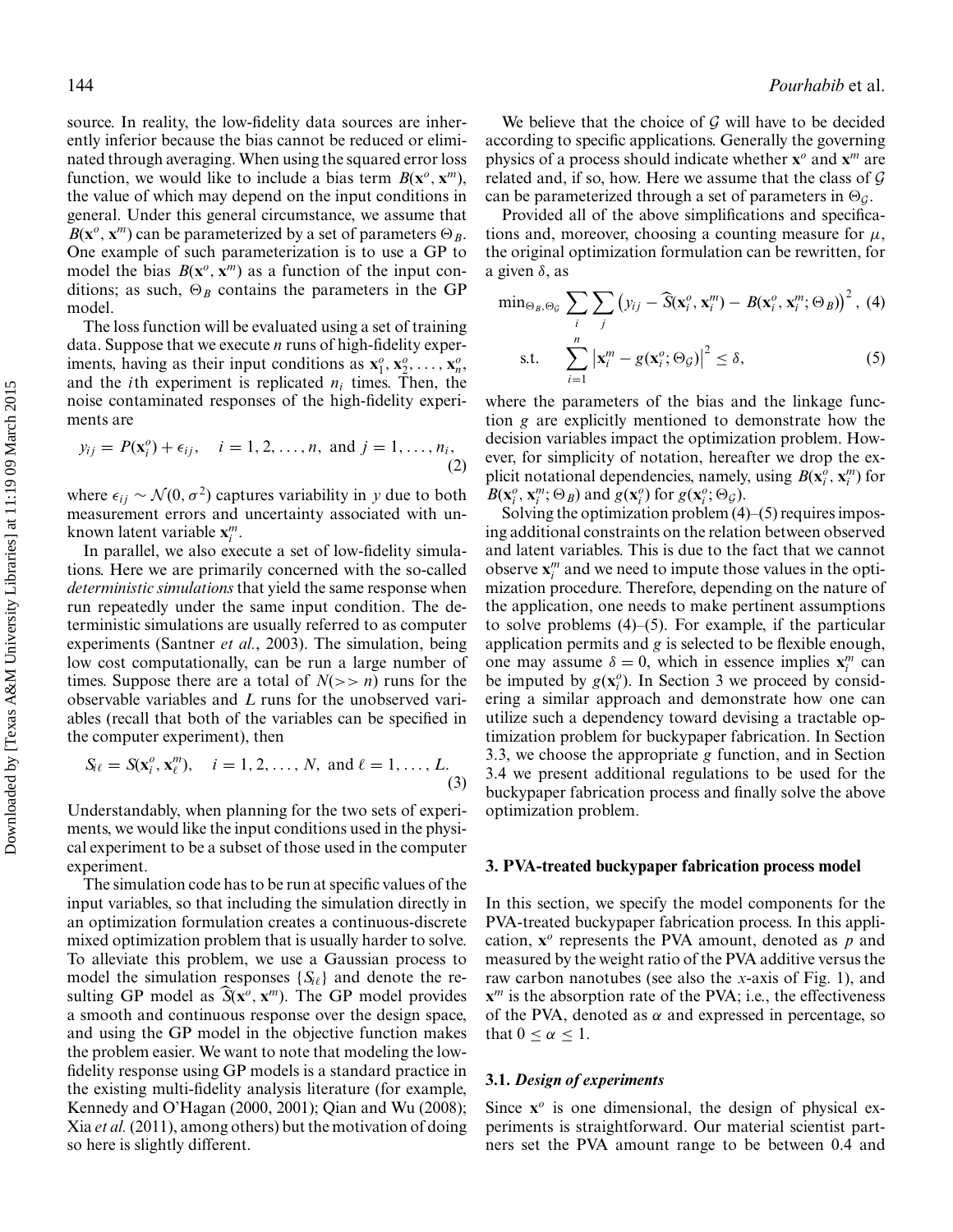1.2 and conducted a total of  $n = 17$  physical experiments with  $p_i$ s evenly spread over the input range. Under each  $p_i$  level, there were five replications, namely,  $n_i = 5$  for all  $i = 1, \ldots, n$ . There were therefore a total of 85 physical experiments conducted. We want to note that in this study, the number of physical experiments is relatively large because we need extra data for the validation purpose. In practice, it is usually difficult to afford this level of data amount.

The simulation code takes two inputs  $p$  and  $\alpha$ . The simulation code does involve a group of randomly generated parameters associated with CNTs, such as a CNT diameter, length, and orientation, so its response is not entirely deterministic. However, the simulation code generates a large number of CNTs to mimic the underlying structure in a buckypaper, and the resulting Young's modulus is mostly affected by the two inputs mentioned above. The randomness of the response, under a given setting of *p*, is much smaller compared with the randomness in the physical experiments. Thus, we believe that the simulation can be reasonably approximated by a deterministic computer experiment.

The computer experiment was designed to cover the PVA amount in the range  $0.5 \le p \le 1$ . The physical responses outside this range were reserved to validate the quality of the extrapolation. The simulation code we use has a restriction on the product of  $p \times \alpha$ . This product indicates the effective PVA level and cannot be smaller than 0.40 in the simulation code (Wang, 2013); otherwise, the simulation returns a Young's modulus value that is virtually zero. This is one of the limitations of the current simulation code for the computer experiments that the material scientists are working on to improve. Given this restriction, our design input space for the computer experiment is no longer a rectangular region.

This type of design problems is generally solved through a space-filling design formulation (Johnson *et al.*, 1990). The basic idea is to find the design points that minimize the maximum inter-point distance; this is the so-called minimax design criterion. Alternatively, a maximin criterion can be used as well (Stinstra *et al.*, 2003). Suppose we choose the minimax criterion. The design problem can be expressed as follows: for a fixed number of design points  $n<sub>s</sub>$ , find a set of design points  $D \subset T$  that solves the following optimization formulation:

$$
\inf_{D} \sup_{t \in T} \rho(t, D)
$$
  
s.t.  $|D| = n_s$ ,  $D \subset T$ , (6)

where  $\rho(t, D) = \inf_{d \in D} \rho(t, d)$  is the inter-point distance, |*D*| denotes the cardinality of the set *D*, and *T* is the feasible region from which a candidate design point is chosen. Specifying *T* differentiates the non-regular designs of arbitrary shape from the regular designs of a rectangular design region. When *T* is a bounded polytope, Draguljc´ *et al.* (2010) developed an efficient algorithm that finds the optimal design. The feasibility constraint for a polytope *T*



**Fig. 2.** The design layout for the computer experiment.

is specified as

$$
\begin{aligned} \mathbf{At} &\le \mathbf{r}, \\ \mathbf{l} &\le \mathbf{t} \le \mathbf{u}, \end{aligned} \tag{7}
$$

for some matrix **A** and vectors **r**, **l**, and **u**, where the inequality should hold point-wise between the corresponding vectors. Using this set of constraints, together with the minimax design criterion, Draguljć *et al.* (2012) showed that it can be solved using a sequential algorithm entailing mainly linear operations. For other alternatives regarding space-filling designs—for example, sliced Latin hypercube designs—readers may refer to Qian and Wu (2009) and Qian (2012).

The design area of our computer experiments can be duly represented by a polytope. Specifically, let  $\mathbf{t} = (p, \alpha)^T$ , then the design space can be represented in terms of Equation (7) using the following values:

$$
\mathbf{A} = [-0.8, -1], \quad \mathbf{r} = -1.2, \mathbf{I} = [0.5, 0.4]^T, \quad \mathbf{u} = [1, 1]^T.
$$

Note that as only one of the constraints is non-parallel to an axis, the matrix **A** degenerates to a  $1 \times 2$  vector and **r** to a real number. The number of points  $n_s$  (i.e.,  $|D| = n_s$ ) is decided such that the subsequent surrogate GP model for the low-fidelity data suitably represents the corresponding response surface. Using a few rounds of trial and error, we settled at  $n_s = 150$ . Note that the number of low-fidelity input settings is about one order of magnitude higher than that of the high-fidelity physical experiment (150 versus 17). Figure 2 displays the selected design points for  $(p, \alpha)$  in this computer experiment.

#### **3.2.** *Gaussian process model and bias term*

Once the experimental designs are finished and data are collected, we are ready to train a GP model for the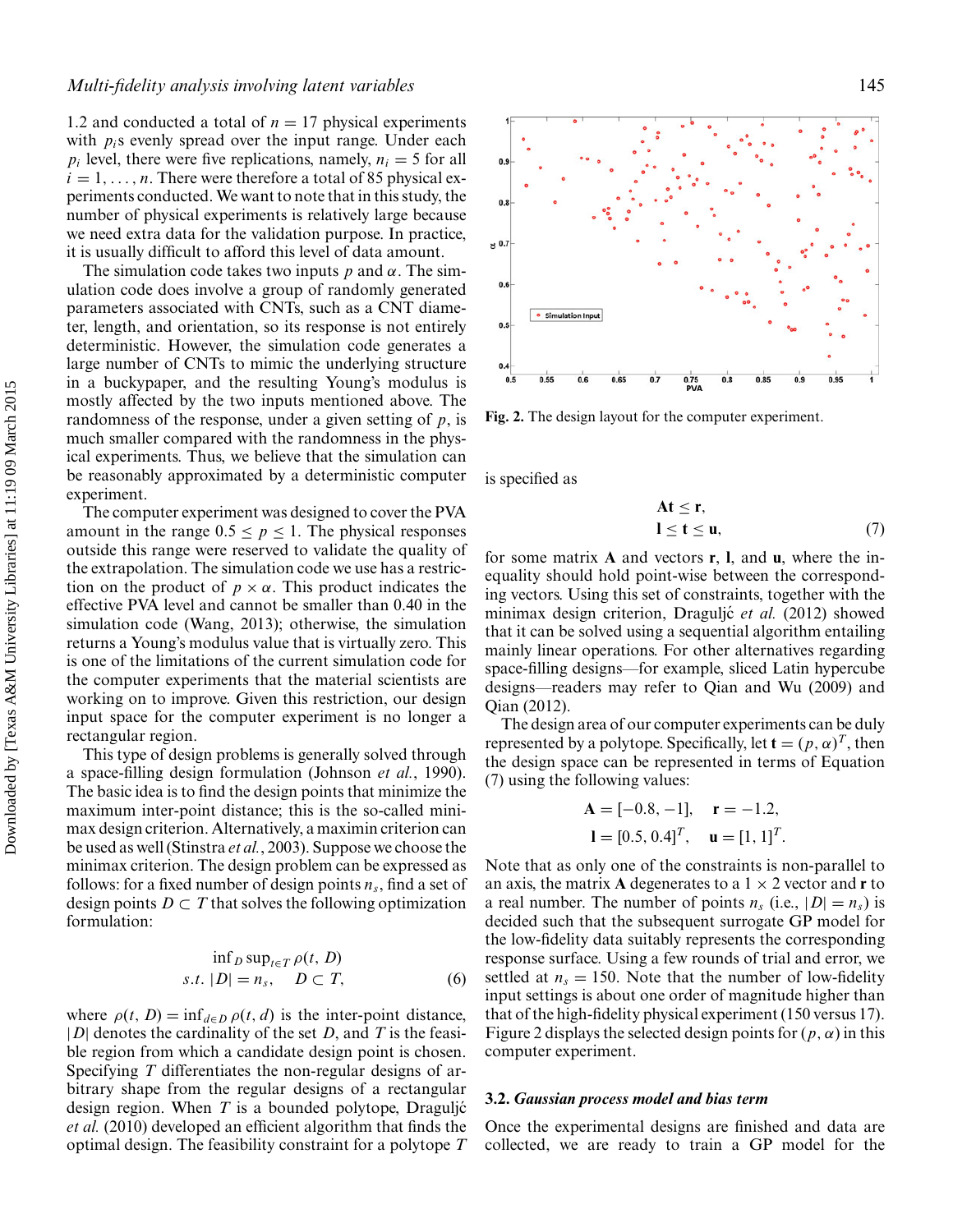low-fidelity responses and, if needed, for the bias correction term.

The key aspect in training a GP model is to specify a covariance function, which, loosely speaking, determines the similarity of the response surface at different locations. Here we chose a Squared Exponential (SE) covariance function; that is,

$$
K_{\text{SE}}(\mathbf{x}_i, \mathbf{x}_j) = \sigma_f^2 \exp\left(-\frac{||\mathbf{x}_i - \mathbf{x}_j||^2}{2\eta}\right),\tag{8}
$$

where  $\sigma_f^2$  and  $\eta$  are the variance parameter and scale parameter, respectively, in the covariance function, and they are estimated using the low-fidelity data obtained in the previous subsection. Here we omit the detailed procedure of fitting a GP model; interested readers can find wellestablished algorithms in Rasmussen and Williams (2006).

The SE covariance function is arguably the most widely used form in many applications and it is isotropic. We did try the so-called automatic relevance determination version of the SE covariance function that uses different scale parameters for each dimension. The fitted GP models using both choices did not differ significantly. We chose the SE covariance function for its simplicity.

Concerning the choice of the bias term, we believe that it is adequate to use a constant in this buckypaper fabrication process because the resulting response surface is not complicated. Making the bias term more flexible does not create much added value. Given this choice, the parameter  $\Theta_B = \{B\}.$ 

#### **3.3.** *Choice of the g function*

Based on our understanding of the physical process, the absorption rate of the PVA appears to be in a monotonically decreasing relation with the PVA amount (Zhang *et al.*, 2011). This implies that when  $\mathbf{x}^{\circ} = 0.7$ , the corresponding absorption rate =  $75\%$ , and when  $\mathbf{x}^{\circ} = 0.8$ , the corresponding absorption rate is smaller than 75%. This intuitively explains why the physical responses do not increase with a rapid rate as in the simulation responses in which the absorption rate is set constant for all PVA levels. For this reason we chose  $G$  as the class of smooth monotonically decreasing functions.

For the PVA-treated buckypaper fabrication process, we model function  $g(\cdot)$  as a sum of monotone splines. Specifically,

$$
g = \sum_{q=1}^{Q} g_q, \tag{9}
$$

log (−*Dgq* ) is differentiable and

$$
D\{\log(-Dg_q)\} = \frac{D^2g_q}{Dg_q} \tag{10}
$$

is Lebesgue square integrable, where  $D<sup>m</sup>$  represents taking the derivative of order  $m > 0$ . These conditions guarantee that  $g_i$  is smooth and strictly monotonically decreasing (Ramsay, 1998). For different choices of  $q, g(·)$  can take a variety of forms which results in a rich and flexible set of functions.

In the buckypaper fabrication process, since the observable and unobservable variables both have a single element, the function form of  $g(\cdot)$  can be greatly simplified. In a one-dimensional space, one solution to differential equation (10) is  $g_q(p) = a^{b \times p}$ , provided that  $a \times b < 0$ , thereby assuming  $Q = 1$ ,  $g(p) = a^{b \times p}$  is an option for the linkage function. This simple form is desirable as it facilitates the subsequent optimization problem for linking the two experiments without sacrificing the flexibility of the model. We report the results of numerical analysis in Section 4, and we compare this simple choice of *g* function with a few other alternatives and show that this choice suits our problem well. Given this choice, the function  $g(\cdot)$  can be parametrized by  $\Theta_{\mathcal{G}} = \{a, b\}.$ 

#### **3.4.** *Solution approach*

The final step is to solve optimization  $(4)$ – $(5)$ . Based on our understanding of the buckypaper fabrication process, we believe it is reasonable to assume that the relation between the latent variables can be expressed as a nonlinear function of the observed variables plus a residual difference, such that

$$
\mathbf{x}^m = g(\mathbf{x}^o) + e,\tag{11}
$$

where  $e \sim \mathcal{N}(0, \tilde{\sigma}^2)$ . Then, in order to solve optimization (4)–(5), we can simply replace the unknown latent variables  $\mathbf{x}_i^m$  with its sample mean,  $g(\mathbf{x}_i^o)$ , for  $i = 1, 2, ..., n$ , and plug the sample mean into the optimization formulation. When taking this approach, we can express the optimization problem as

$$
\min_{\Theta_B, \Theta_{\mathcal{G}}} \sum_i (\bar{y}_i - \widehat{S}(\mathbf{x}_i^o, g(\mathbf{x}_i^o)) - B(\mathbf{x}_i^o, g(\mathbf{x}_i^o)))^2, (12)
$$

where  $\bar{y}_i = 1/n_i \sum_{j=1}^{n_i} y_{ij}$ . The resulting optimization problem can be solved by standard nonlinear optimization techniques.

On solving the above optimization problem (12), the multi-fidelity analysis yields a linkage function *g*(·), determined by  $\hat{a}$  and *b* (estimated parameters in  $\Theta$ <sub>*G*</sub>), and a bias function  $B(\mathbf{x}_i^o, \mathbf{x}_i^m)$ , determined by  $\widehat{B}$  (estimated parameter in  $\Theta_B$ ). For any given test case that has an observable  $\mathbf{x}^o_*$ , the linkage function  $g(\cdot)$  would determine an associated unobservable input component **x**<sup>*m*</sup> that represents the average value of the unobserved latent variables for the input  $\mathbf{x}^o_*$ . With both  $\mathbf{x}^o_*$  and  $\mathbf{x}^m_*$ , the corresponding low-fidelity simulation response (or its GP surrogate model response) as well as the bias correction can be computed. Adding the low-fidelity simulation response (or its GP model response) and the bias correction together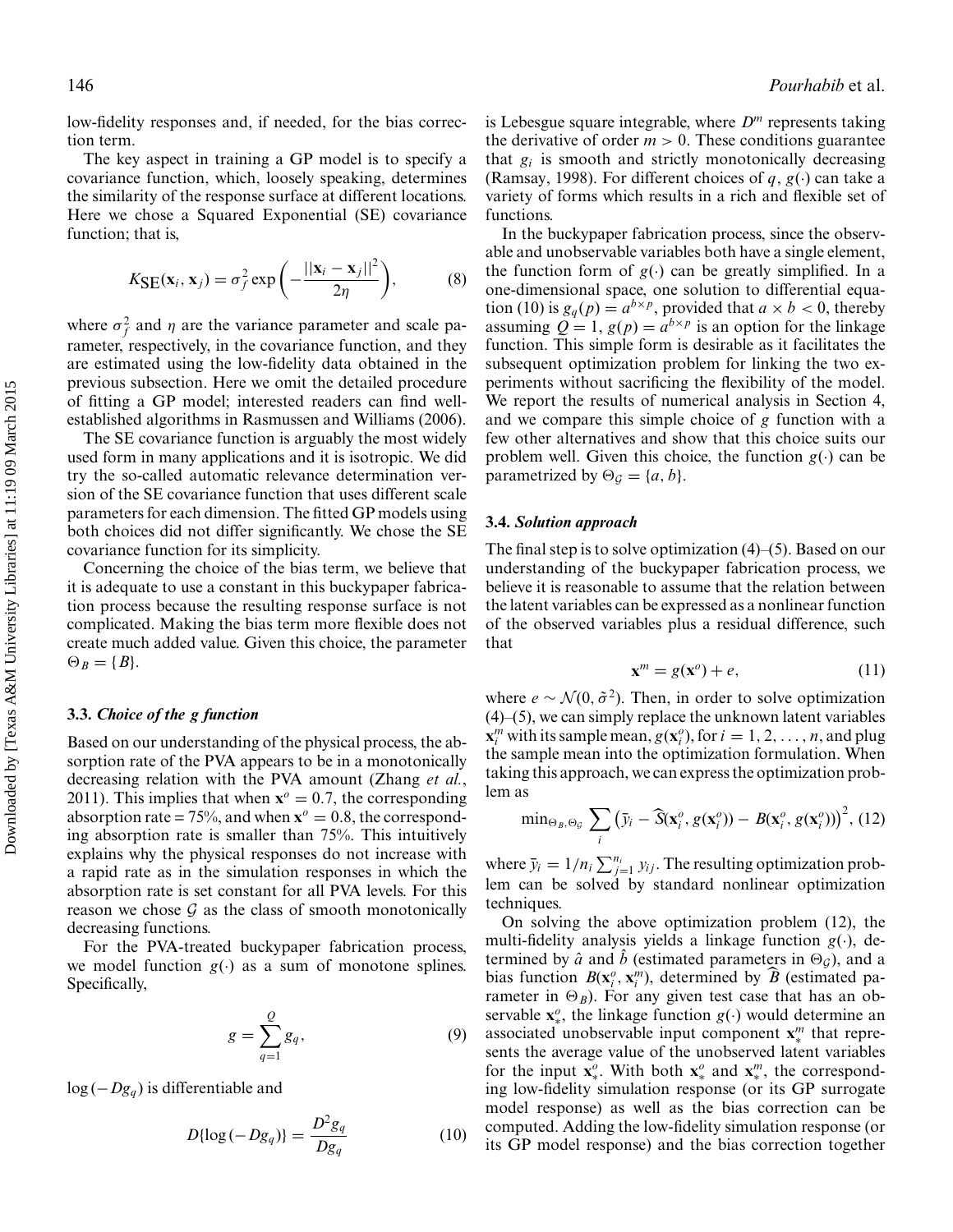produces a multi-fidelity prediction for the input **x***<sup>o</sup>* ∗. Specifically, given  $\mathbf{x}^o_*$ , we have  $\mathbf{x}^m_* = g(\mathbf{x}^o_*)$  and the predicted value  $y_* = \widehat{S}(\mathbf{x}_*^o, \mathbf{x}_*^m) + B(\mathbf{x}_*^o, \mathbf{x}_*^m)$ . Furthermore, as the optimization yields the functional relationship  $g(.)$ , one can utilize that information for a better understanding of the process. Indeed, understanding how the latent and observed variables connect can provide insight into the physical process. This fact could be of significant importance for engineers who design or operate the application process.

Using the notations and specific models presented in Sections 3.1, 3.2, and 3.3, we can further simplify the optimization problem (12) as

$$
\min_{\theta \in \Theta} u(\theta) = \sum_{i=1}^{n} (\bar{y}_i - \widehat{S}(p_i, g(p_i)) - B)^2,
$$
  
s.t. 
$$
\Theta = \{(a, b, B) \in \mathbb{R}^3 \mid a \times b < 0\}, \qquad (13)
$$

where  $\Theta$  is used to collect the parameters in both  $\Theta_B$  and  $\Theta$ <sub>*G*</sub>.

We solve this constrained optimization problem  $(13)$  numerically using a steepest descent algorithm. We sequentially update the parameter values by moving opposite the gradient direction for each parameter. The steps for this procedure are summarized in Algorithm 1. The parameter  $\omega^*$  in the algorithm determines the length of each optimization step. Specifically, to find the value of  $\omega^*$  at each step, we discretize the interval (0, 1) and choose a value that provides the largest decrease in the objective function:

$$
\omega^* = \underset{\omega \in (0,1)}{\arg \min} \, u(\theta_\ell^{\omega}) \qquad \text{for} \quad \ell = 1,2,3, \tag{14}
$$

where  $\theta_{\ell}$  is the  $\ell$ th parameter in  $\Theta$ . Here we have three  $\theta$  parameters, namely,  $\theta_1 = a$ ,  $\theta_2 = b$ , and  $\theta_3 = B$ . In the above expression,  $\theta_{\ell}^{\omega} = \theta_{\ell} - \omega \partial u(\theta) / \partial \theta_{\ell}$  and  $u(\theta)$  is defined in Equation (13). The derivatives of  $\hat{S}(p_i, g(p_i))$  with respect to *a* and *b* are computed numerically. Also, to ensure the relation  $a \cdot b < 0$  holds, the step to update *b* is performed only if the resulting *b* has a different sign from the current value for *a*. As the value of objective function decreases at each stage, the algorithm continues until the change in the objective function is negligible, with the algorithm determining that location as a local optimum. The parameters of the covariance function (8) for the GP remain unchanged as the algorithm proceeds, because those values were estimated solely using the low-fidelity data prior to the iterations of the algorithm.

In fact, our multi-fidelity analysis problem can be seen as a special case of matching a one-dimensional (1D) curve to a two-dimensional (2D) surface in the three-dimensional Euclidean space. Here the Euclidean space is generated by  $(p, \alpha)$  together with the Young's modulus, whereas the 2D surface is the response surface generated by the simulation model and the 1D curve is formed by the responses of the physical experiment. Once the 2D surface is constructed, one can choose to position the 1D curve such that the response values associated with different locations (i.e., PVA

**Algorithm 1** Sequential Update for Optimization Problem (13)

1: Set  $\theta = (1, -0.1, 500)$ 2: **repeat** 3: Calculate  $\omega^*$  according to Equation (14) 4:  $a \leftarrow a + 2\omega^* \sum_{i=1}^n \left\{ (\bar{y}_i - \hat{S}(p_i, g(p_i)) - B \right\}$  $\frac{\partial}{\partial a}$  $\widehat{S}(p_i, g(p_i))$ 5:  $b \leftarrow b + 2\omega^* \sum_{i=1}^n \left\{ (\bar{y}_i - \hat{S}(p_i, g(p_i)) - B \right\}$  $\frac{\partial}{\partial b}$  $\widehat{S}(p_i, g(p_i))$ 6:  $B \leftarrow B + 2\omega^* \sum_{i=1}^n (\bar{y}_i - \widehat{S}(p_i, g(p_i)) - B)$ 7: Re-evaluate  $\widehat{S}(p_i, g(p_i))$  based on  $(a, b)$ <br>8:  $\theta \leftarrow (a, b, B)$  $\theta \leftarrow (a, b, B)$ 9: **until** Local minima are found 10:  $\hat{\theta} \leftarrow \theta$ 

levels) on the curve can be matched to those on the 2D surface as close as possible, after a bias adjustment. Once such a match is found, it reveals the linkage function between the two variables, as illustrated in Fig. 3. In our solution procedure, the manipulation of the position of the 1D curve is in fact done through specifying and solving for the linkage function, as we presented in the preceding sections.

#### **4. Results**

In this section, we evaluate the performance of the proposed multi-fidelity analysis method. In the first subsection, we compare the performance of the proposed method with two alternatives, and in the two following subsections we investigate the impact of the amount of high-fidelity data on the multi-fidelity analysis and the effect of different choices of the linkage function.

#### **4.1.** *Performance comparison*

Concerning the multi-fidelity analysis problem involving latent variables, we note two alternatives to what is presented in this article.

- 1. Since the effectiveness of PVA is not observable, one may argue that we should simply ignore its existence and use whatever is observable to conduct a multi-fidelity analysis following the procedure, say, in Kennedy and O'Hagan (2001) or in Reese *et al.* (2004).
- 2. Because the response of the low-fidelity computer experiment, while using the observable variable alone (i.e., the PVA amount), could possibly mislead us, it may be appropriate to rely solely on the data of the physical experiment to make predictions at an input level where experimental data are not available. To do this, a GP model can be used to fit the physical data and make predictions. We refer to option (1) as the Multi-Fidelity Analysis without considering the latent variables ("MFA w/o LA"),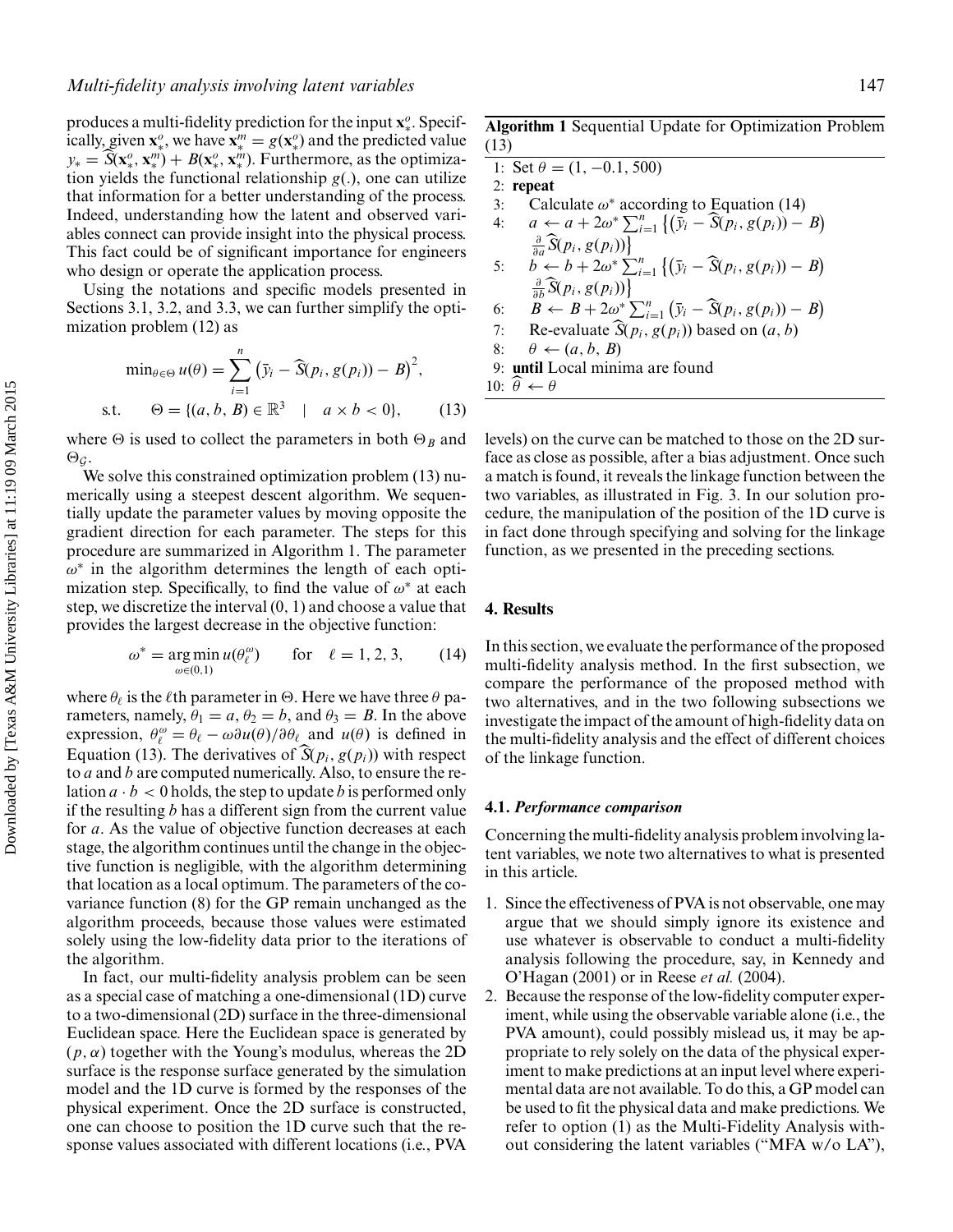

**Fig. 3.** The curves are the level sets for the simulation surface with step size of 50. The sidebar represents the Young's modulus from the simulation model, where smaller values are represented by darker colors. The dashed curve shows the linkage function. The values close to the dark circles are the Young's modulus from the physical experiment given the corresponding PVA values. The linkage function is decided such that the overall difference between the physical experiment responses and the simulation responses, plus some constant bias, is minimized.

option (2) as a Single-Fidelity Analysis (SFA), and our Root Mean Squared Error (SRMSE): proposed method as "MFA with LA."

More specifically, in MFA w/o LA, we assume that the physical experiment value for run *i* (i.e.,  $P(p_i)$ ) could be modeled after a bias and scale change on the simulation response  $\tilde{S}(p_i)$ . Here,  $\tilde{S}(p_i)$  is the average of the surrogate model  $S(p_i, \alpha)$  over all possible values of  $\alpha$ . The calibration model can be expressed as

$$
P(p_i) = \beta_0 + \beta_1 \widehat{S}(p_i) + \gamma_i, \qquad (15)
$$

where  $\beta_0$  and  $\beta_1$  are constants and  $\gamma_i \sim \mathcal{N}(0, \sigma_{\gamma}^2)$ . Then the model can be readily solved following the procedure in Kennedy and O'Hagan (2001).

On the other hand, when choosing option  $(2)$ —i.e., SFA—we simply train a one-dimensional GP using the training data  $\{(p_i, y_{ij}), i = 1, 2, \ldots, n; j = 1, 2, \ldots, n_i\}.$ 

To evaluate the performance of a method, we divide the physical experiment data into the training set and test set: use the training set to fit a model during the analysis step and use the test set to compute a performance measure. Note that the low-fidelity data are only used in the training (model fitting) stage not in the testing stage, because the outcome from a MFA is supposed to be better than the lowfidelity response; otherwise, it is of no value to conduct the MFA. One performance measure we use is the Standardized

$$
SRMSE = \sqrt{\frac{\sum_{i=1}^{n_t} [(\hat{y}_i - \bar{y}_i) / \bar{y}_i]^2}{n_t}},
$$
 (16)

where  $\hat{y}_i$  denotes the predicted value (i.e., a method's output) when given the *i*th observable input  $\mathbf{x}_i^o$  in the test set and  $n_t$  is the number of data points in the test set. In addition, as suggested by a reviewer, we consider the Standardized Maximum Absolute Deviation.

$$
SMAD = \max \{ (\hat{y}_i - \bar{y}_i) / \bar{y}_i \}; \quad i = 1, ..., n_t. \tag{17}
$$

Depending on how the training/test data sets are generated, we produce the following three types of performance measures:

- 1. Leave-One-Out (LOO): For the details of LOO crossvalidation, please refer to Hastie *et al.* (2001). The reported LOO SRMSE is the average of 13 SRMSEs computed when one of the physical data points was left out during the training stage for the physical data in the range of  $0.5 \le p \le 1.1$  (therefore  $n = 12$  for each case).
- 2. Extrapolation (EXT): Under this circumstance, the training data set contains all of the physical data in the range of  $0.5 \le p \le 1.1$ . Four pairs of data points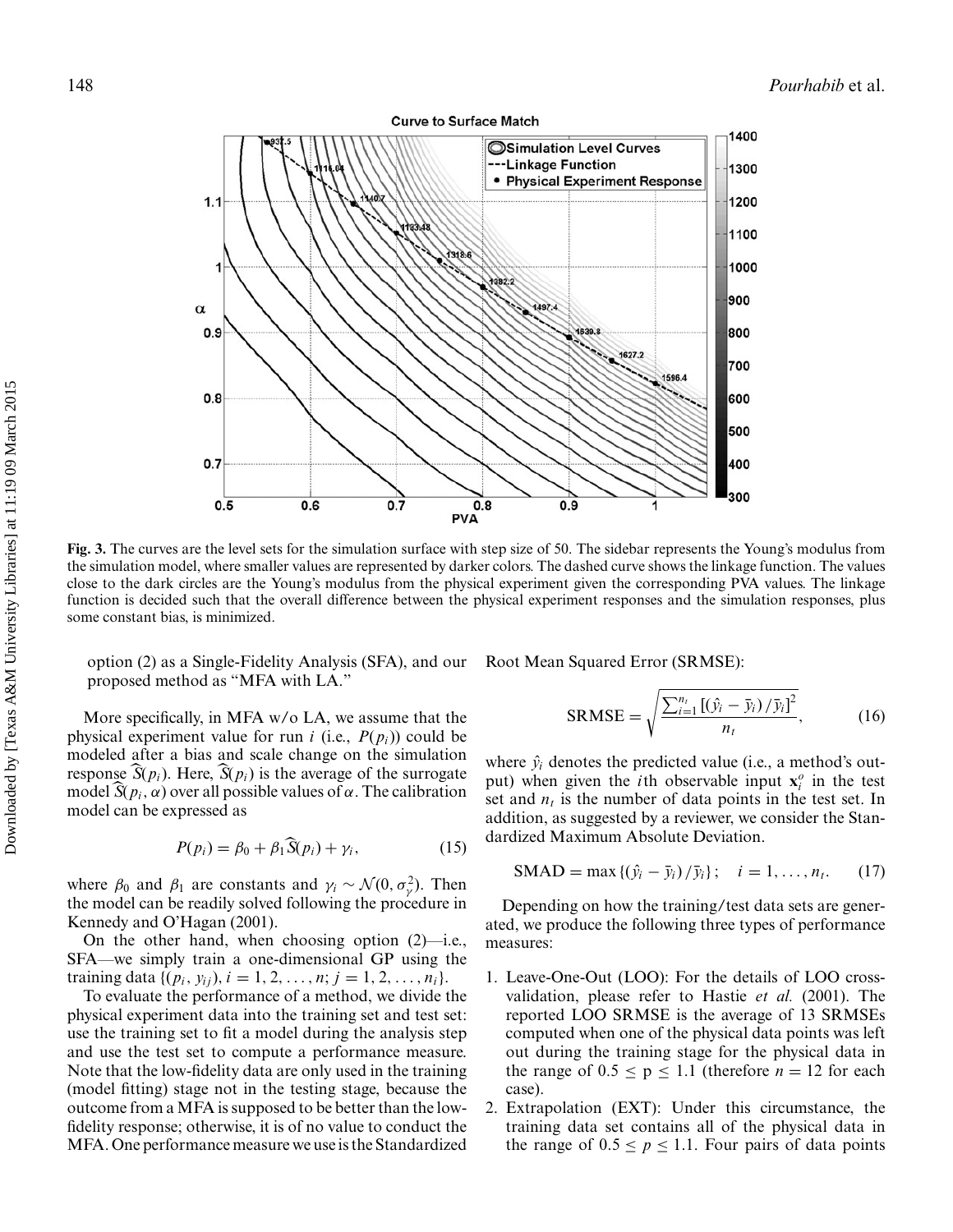|            | <b>SRMSE</b>    |            |              | Improvement $(\% )$       |                 |
|------------|-----------------|------------|--------------|---------------------------|-----------------|
|            | MFA with LA     | <b>SFA</b> | $MFA$ w/o LA | over SFA                  | over MFA w/o LA |
| LOO        | 0.0032          | 0.0045     | 0.0140       | 29                        | 77              |
| <b>EXT</b> | 0.0392          | 0.0806     | 0.1501       | 51                        | 73              |
| <b>INT</b> | 0.0383          | 0.0547     | 0.0681       | 30                        | 43              |
|            | <b>SMAD</b>     |            |              | <i>Improvement</i> $(\%)$ |                 |
|            | $MFA$ with $LA$ | <b>SFA</b> | $MFA$ w/o LA | over SFA                  | over MFA w/o LA |
| LOO        | 0.0092          | 0.0097     | 0.0195       |                           | 20              |
| <b>EXT</b> | 0.0885          | 0.0993     | 0.1666       | 11                        | 47              |
| <b>INT</b> | 0.0612          | 0.0818     | 0.0923       | 25                        | 34              |

**Table 1.** Comparison of methods: the two rightmost columns show the improvement percentage of the proposed method over the other two methods

outside this range, two with  $p < 0.5$  and two with  $p > 1.1$ , were used as the test set (therefore  $n = 13$ ).

3. Interpolation (INT): Under this circumstance, we select eight of the physical data points, evenly spread over the input region, as the training set and use the remaining as the test set (therefore,  $n = 8$ ).

Table 1 shows a comparison of results from the three different methods, where the numbers in the "Improvement" column are the reduction of SRMSE or SMAD, expressed as a percentage, when the proposed MFA method is compared with the other two methods. As evident in the table, the proposed method outperforms the other two algorithms for all evaluation measures. When the latent variable is present, and thus the low-fidelity response deviates significantly from the high-fidelity response over certain areas of the input space, the existing multi-fidelity analysis ("MFA w/o LA") performs even worse than the SFA. This outcome suggests that without a new methodology to handle the latent variables, we would be better off by ignoring the low-fidelity responses.

It is interesting to note that the proposed MFA performs much better than the SFA and MFA w/o LA when they are used for extrapolation. Extrapolation is considered more valuable for product development and process control purposes because a good extrapolation tool can save time and cost while exploring a large response surface. It is a common understanding that SFA does not have a good extrapolation ability since it is purely data-driven. The MFA is supposed to improve SFA's extrapolation ability, because the low-fidelity model is supposed to be still physics-based and can guide its response when performing extrapolation. Of course, this is only true when the low-fidelity model uses the right physics to guide its response.We believe this is one critical reason why it is important to understand the role of the latent variables and then incorporate them into the MFA.

#### **4.2.** *Impact of the amount of high-fidelity data*

We are interested in knowing how the amount of highfidelity data impacts the quality of the MFA. Here our

benchmark is the SFA, since the previous subsection establishes that with the presence of latent variables the SFA outperforms the MFA that does not consider the latent variables.

To this end, we selected a subset of data points from the physical experiment and conducted both SFA and MFA (with LA) using the same set of data. We kept the same number of replications per input level as before but chose a subset of the amount PVA. We started with four PVA levels, which were randomly selected, as the training data, and then we added one extra PVA level at a time and observed the difference between the SRMSEs when using the two methods; the SRMSEs were obtained by comparing the predicted values at the PVA levels not used in the training data with their counterparts from the physical experiment.

Figure 4 displays the results. If we look at the right-hand side of the figure when there is a large amount of highfidelity physical data, there is not much difference between SFA and MFA. This is expected, as we previously argued, with a sufficient amount of high-fidelity data SFA can do



**Fig. 4.** Improvement of MFA with LA over SFA as a function of the number of high-fidelity data points.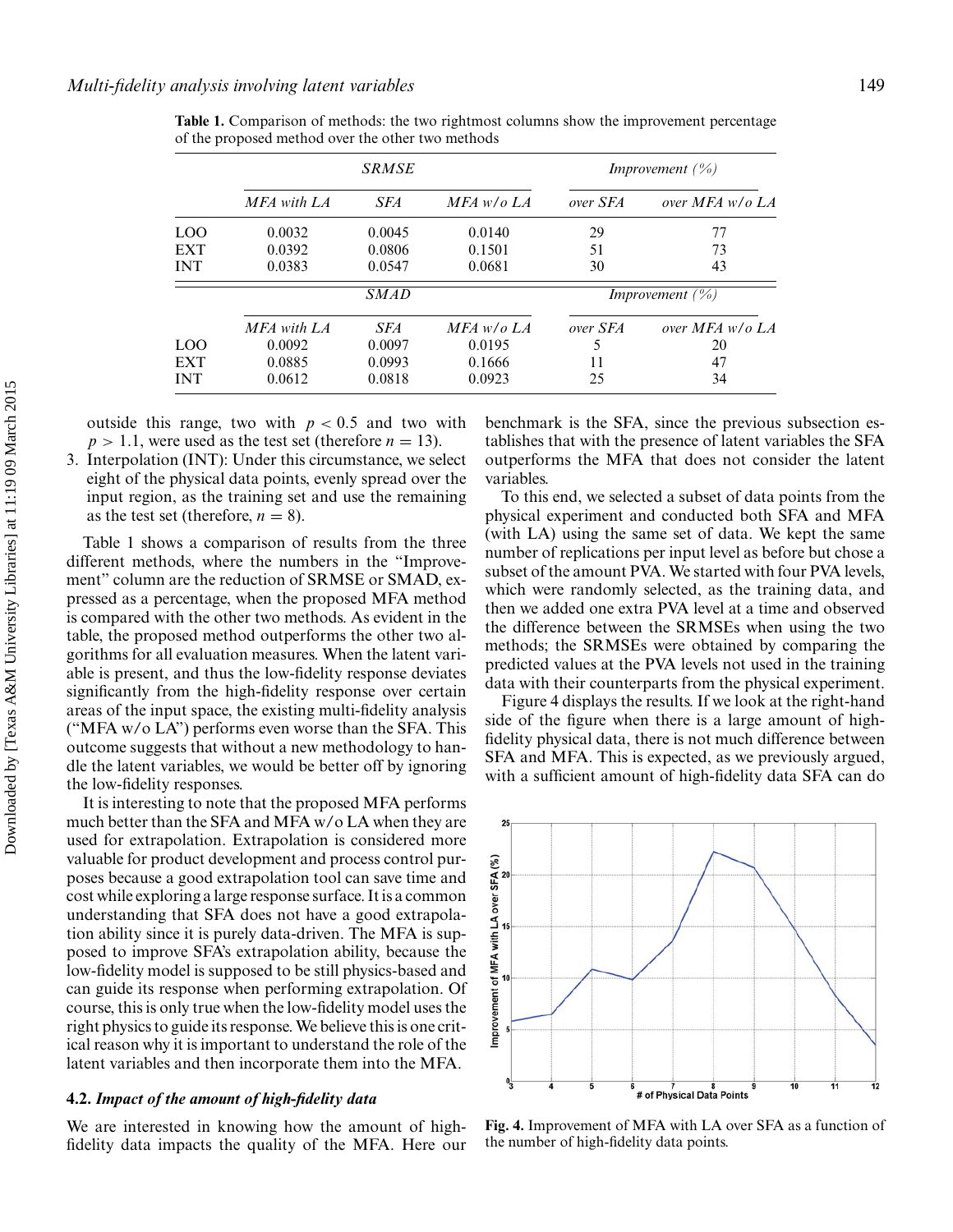an adequate job of making predictions and, consequently, the low-fidelity data may no longer be needed. As we move along the horizontal axis to the left and the amount of the high-fidelity physical data gets smaller, the benefit of using MFA becomes obvious, due to MFA being able to borrow strength from the simulation responses.

As the high-fidelity data points become fewer, the difference between MFA and SFA once again diminishes. We believe that there are two reasons behind this behavior. The first reason is common to all MFA problems. When the high-fidelity data points are sparse, the dominance due to large amount of low-fidelity data is much more pronounced and the benefit of using a combining with MFA becomes compromised. This reason alone, however, cannot explain the trend shown in Fig. 4, in which for three or four high-fidelity data points, MFA produces a slight improvement over SFA. Previous studies in the literature concerning MFA w/o LA have reported a somewhat different insight: when the number of high-fidelity data points becomes very small, the benefit of using MFA, albeit compromised, remains significant; for an example, please see table VII of Xia (2008, p. 90).

That is why we believe that for the problems of MFA with LA, the second reason is more important. The existence of latent variables forces us to include another layer of estimation, which is to use the multi-fidelity data to find out the linkage function between the observable and unobservable variables. The quality of this estimation action suffers when the number of high-fidelity data points is too few. In turn, a poorly estimated linkage function does not result in making the combined predictions better than that from SFA.

This analysis tells us that an MFA with LA analysis will be effective only for the right range of the number of highfidelity data points. The lower bound of this range depends on the number of data points that can provide a quality estimation of the linkage function, and the upper bound is decided by the number of data points that can make SFA self-sufficient. Our experience indicates that there is generally a considerable gap between the two bounds for practical problems, thereby rendering the MFA with LA approach a useful methodology.

#### **4.3.** *Choices of linkage functions*

We compared different linkage functions *g* that could potentially be used in the proposed method. Our aim was to investigate the effect of the functional form specified for linking the two sets of data sources and substantiate the specific choice of the linkage function made in the previous sections.

We considered two sets of alternatives. The first was a more complex class *G* whose elements were expressed as the sum of two decreasing splines. Specifically, for the form defined in Equation (9), we let  $Q = 2$ , which means that each function in  $G$  is the sum of two exponential func-

**Table 2.** Comparing different linkage functions in terms of SRMSE: the rightmost column denotes the linkage function used in Section 4.1

|                          |                  | <i>SRMSE</i>     |                  |                  |
|--------------------------|------------------|------------------|------------------|------------------|
|                          | Linear           | <i>Ouadratic</i> | $Q=2$            | $Q = I$          |
| <b>EXT</b><br><b>INT</b> | 0.0490<br>0.0409 | 0.0570<br>0.1753 | 0.0898<br>0.0504 | 0.0392<br>0.0383 |

tions. Comparing the choice between  $Q = 1$  versus  $Q = 2$ was intended to provide some insights into the question of whether a more complex class of functions would improve the prediction accuracy. The second set was the consideration of polynomial functions that are popularly used in curve fitting. Specially, we considered the linear and quadratic functions. Our experience with the buckypaper fabrication process indicates that using a very complex form for the linkage function does not make the final model effective because as the number of parameters to be estimated in the subsequent optimization problem increases, the efficiency of the subsequent optimization procedure deteriorates.

Table 2 compares the different linkage functions in terms of SRMSE values for both extrapolation and interpolation cases. As evident in the table, using the class  $G$  with  $Q =$ 1, which was the linkage function chosen in Section 4.1, produces the best results, whereas using a more complex function does not appear to benefit the final prediction objective. This is not only true from the  $Q = 1$  versus  $Q =$ 2 comparison but also from the linear versus quadratic comparison (that is, a linear function works better).

We believe that the reason the simple linkage function is favored in our problem is based on the fact that the problem has only one observable and one unobservable variable and that the two variables appear to have a rather monotonic relationship. This may not be true for other problems. We stress that the linkage function should be chosen based on the structure of a specific problem and the availability of data. One can choose other classes of functions in the case of a viable justification for the problem of interest. Also, more data points can offer the opportunity to use a linkage function that consists of more parameters and thus can handle a linkage relationships with complicated forms.

#### **5. Conclusions**

We have developed a method for predicting the Young's modulus of PVA-treated buckypaper. The new method aggregates information from physical experiments and a finite element analysis–based simulation model. Not knowing the exact values of some inputs yields a unique data structure that hinders the use of existing MFA models such as those in Kennedy and O'Hagan (2001) and Qian and Wu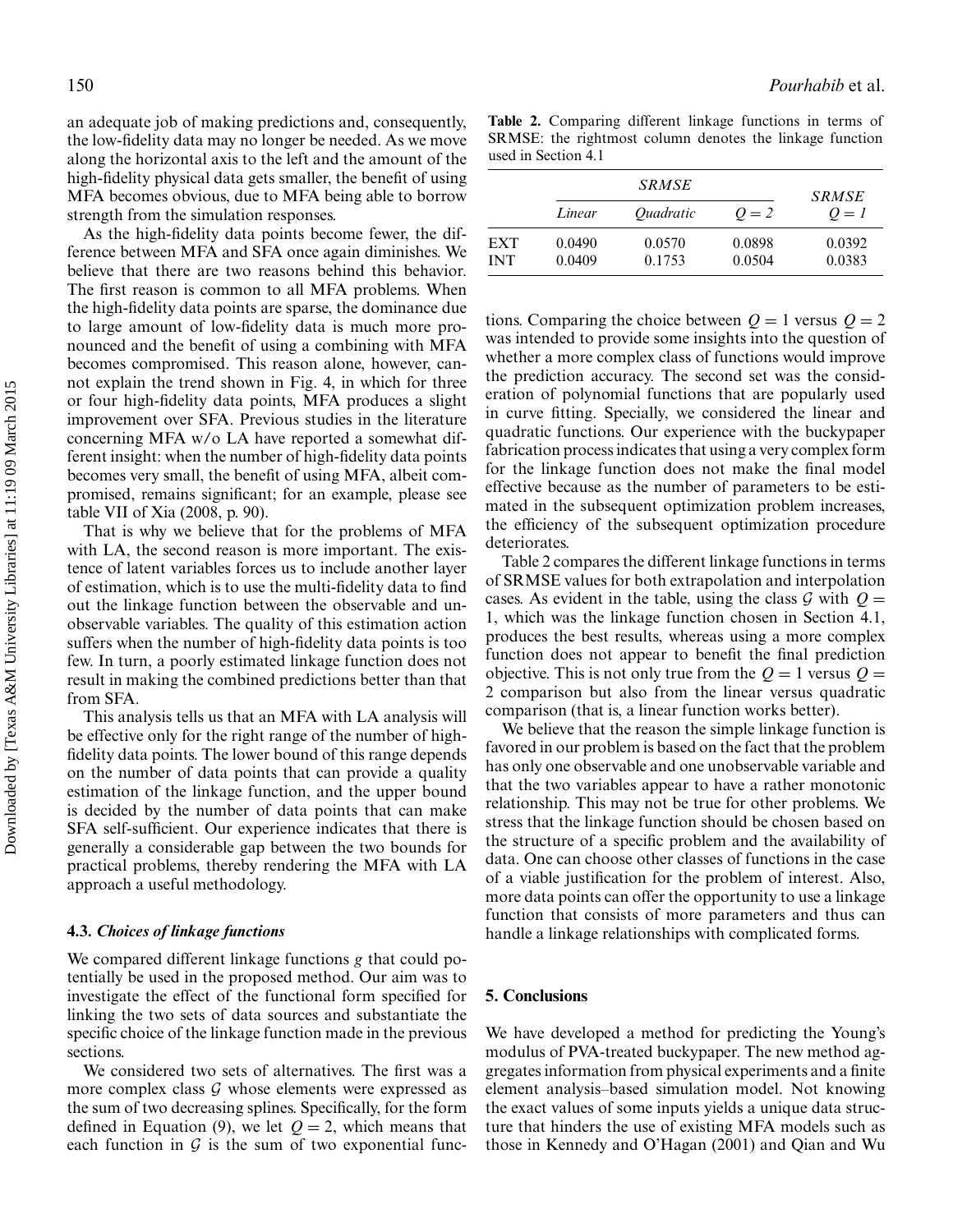(2008). We aggregated the information in the two data sets by introducing a latent variable that represents the level of effectiveness of the PVA in each sample. The latent variable in turn helps determine the functional relationship between the effectiveness and the PVA level. Solving for the linkage functional relation leads to a multi-fidelity model that allows predictions to be made at any untried levels of the PVA.

The implementation of the proposed method in the PVAtreated buckypaper fabrication process showed that it outperformed both the existingMFA w/o LA and the SFA that ignores the low-fidelity data. A closer look revealed that in problems of MFA with LA, the proposed method appears effective when the amount of high fidelity data is in the right range. Too few high-fidelity data points does not allow a good estimation of the linkage function, and too many high-fidelity data points renders the SFA self-sufficient. In between, the proposed MFA method can exploit the valuable information in the low-fidelity (simulation) data and make an overall better prediction.

The proposed method can certainly be improved in several aspects. In particular, we believe that one critical line of research to pursue is in regard of the relation between unobserved and latent variables that we modeled through Equation (11). An alternative approach would be to utilize an EM algorithm (Dempster *et al.*, 1977) to impute the unobserved variables. Of course, this requires making assumptions on the distribution of unobserved input variables. Furthermore, one needs to express the optimization problem (1) in terms of likelihood maximization. This does not appear to be straightforward.

In terms of practicality, it would be useful to develop guidelines to evaluate the similarity between the simulation outputs and the physical responses, which should be used to justify the action of integrating the simulation and physical responses. Not much has yet been published on a specific guideline or quantitative measure. One work that alludes to this aspect is Xiong *et al.* (2013), which sets a threshold on testing the cross-validation error for continuation in a sequential design. Using this cross-validation measure does shed light on how a multi-fidelity model improves the predictive outcome, but one would still not know whether a multi-fidelity design is worth it or not until the crossvalidation error is computed (which has to be done after the multi-fidelity model is established). We believe that this is an unsettled issue needing attention from the academic community.

#### **Funding**

The authors would like to acknowledge the generous support from their sponsors. Ding and Pourhabib are partially supported by NSF under grant no. CMMI-1000088; Ding and Huang are partially supported by AFOSR DDDAS program under grant no. FA9550-13-1-0075 and King Abdullah University of Science and Technology award KUS-CI-016-04; Huang is partially supported by NSF under grant no. DMS-1208952.

#### **References**

- Bayarri, M.J., Berger, J.O., Paulo, R., Sacks, J., Cafeo, J.A., Cavendish, J., Lin, C.-H. and Tu, J. (2007) A framework for validation of computer models. *Technometrics*, **49**(2), 138–154.
- Dempster, A.P., Laird, N.M. and Rubin, D.B. (1977) Maximum likelihood from incomplete data via the EM algorithm. *Journal of the Royal Statistical Society, Series B*, **39**(1), 1–38.
- Draguljć, D., Dean, A.M. and Santner, T.J. (2012) Non-collapsing spacefilling designs for bounded nonrectangular regions. *Technometrics*, **54**(2), 169–178.
- Goldstein, M. and Rougier, J. (2006) Bayes linear calibrated prediction for complex systems. *Journal of the American Statistical Association*, **101**(475), 1132–1143.
- Goldstein, M. and Rougier, J. (2009) Reified bayesian modelling and inference for physical systems. *Journal of Statistical Planning and Inference*, **139**(3), 1221–1239.
- Han, G., Santner, T.J. and Rawlinson, J.J. (2009) Simultaneous determination of tuning and calibration parameters for computer experiments. *Technometrics*, **51**(4), 464–474.
- Hastie, T., Tibshirani, R. and Friedman, J. (2001) *Elements of Statistical Learning: Data Mining, Inference and Prediction.* Springer, New York.
- Higdon, D., Kennedy, M., Cavendish, J.C., Cafeo, J.A. and Ryne, R.D. (2004) Combining field data and computer simulations for calibration and prediction. *SIAM Journal on Scientific Computing*, **26**(2), 448– 466.
- Iijima, S. (1991) Helical microtubules of graphitic carbon. *Nature*, **354**(6348), 56–58.
- Johnson, M., Moore, L. and Ylvisaker, D. (1990) Minimax and maximin distance designs. *Journal of Statistical Planning and Inference*, **26**(2), 131–148.
- Joseph, V.R. and Melkote, S.N. (2009) Statistical adjustments to engineering models. *Journal of Quality Technology*, **41**(4), 362–375.
- Kennedy, M.C. and O'Hagan, A. (2000) Predicting the output from a complex computer code when fast approximations are available. *Biometrika*, **87**(1), 1–13.
- Kennedy, M.C. and O'Hagan, A. (2001) Bayesian calibration of computer models. *Journal of the Royal Statistical Society: Series B (Statistical Methodology)*, **63**(3), 425–464.
- Qian, P.Z. (2012) Sliced Latin hypercube designs. *Journal of the American Statistical Association*, **107**(497), 393–399.
- Qian, P.Z. and Wu, C.J. (2009) Sliced space-filling designs. *Biometrika*, **96**(4), 945–956.
- Qian, P.Z.G. and Wu, C.F.J. (2008) Bayesian hierarchical modeling for integrating low-accuracy and high-accuracy experiments. *Technometrics*, **50**(2), 192–204.
- Qian, Z., Seepersad, C.C., Joseph, V.R., Allen, J.K. and Wu, C.F.J. (2006) Building surrogate models based on detailed and approximate simulations. *Journal of Mechanical Design*, **128**(4), 668–677.
- Ramsay, J. (1998) Estimating smooth monotone functions. *Journal of the Royal Statistical Society: Series B (Statistical Methodology)*, **60**(2), 365–375.
- Rasmussen, C.E. and Williams, C.K.I. (2006) *Gaussian Processes for Machine Learning*. MIT Press, Cambridge, MA.
- Reese, C.S., Wilson, A.G., Hamada, M., Martz, H.F. and Ryan, K.J. (2004) Integrated analysis of computer and physical experiments. *Technometrics*, **46**(2), 153–164.
- Santner, T.J.,Williams, B.J. and Notz,W.I. (2003)*The Design and Analysis of Computer Experiments.* Springer Verlag, New York.